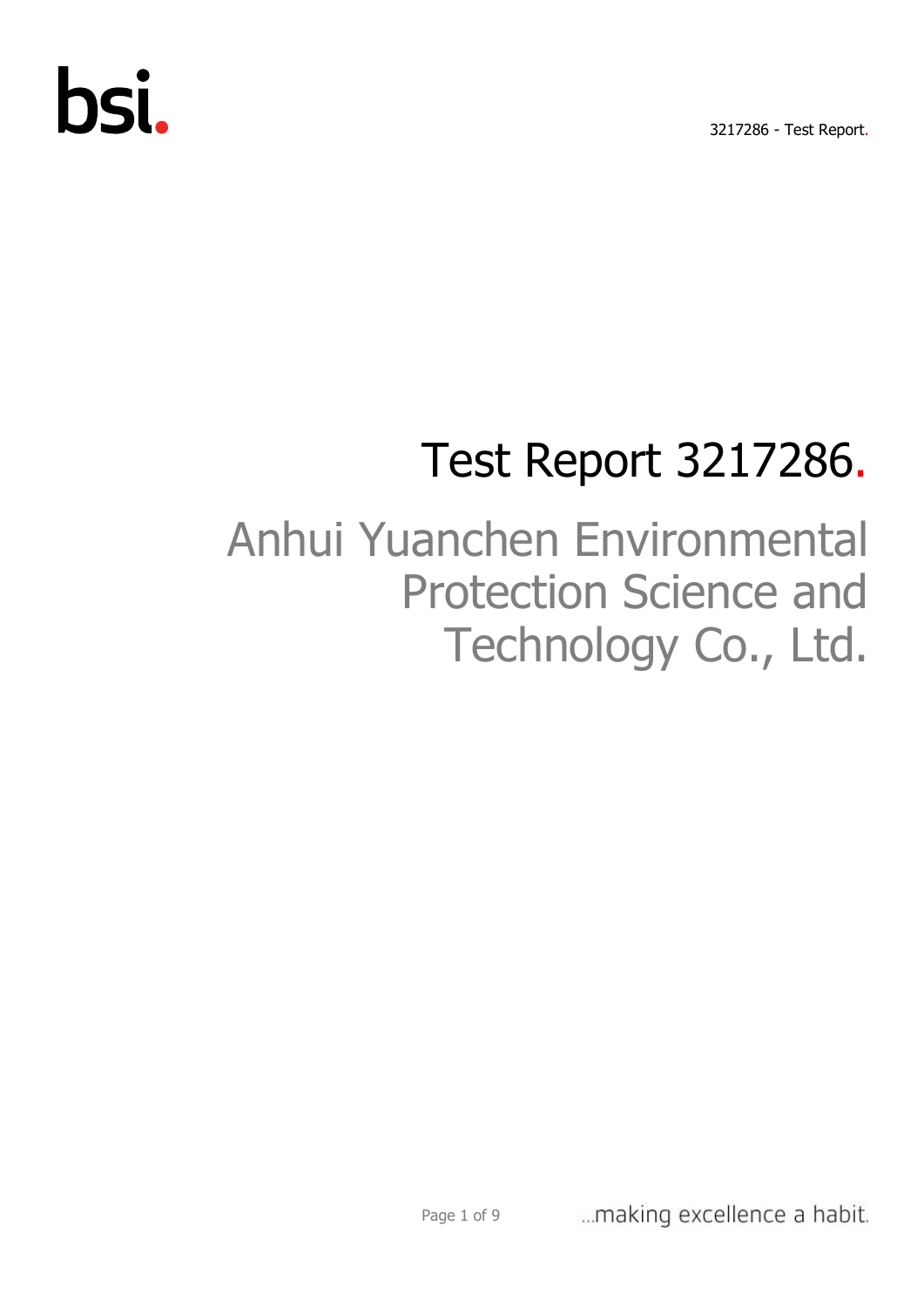

## Introduction.

This report has been prepared by Ben Hobbs and relates to the activity detailed below:

| <b>Job/Registration Details</b> |                                  | <b>Client Details</b>                               |
|---------------------------------|----------------------------------|-----------------------------------------------------|
| Job number:                     | 3217286                          | Anhui Yuanchen Environmental Protection Science and |
| Job type:                       | <b>Testing Samples Submitted</b> | Technology Co., Ltd.                                |
| Start Date:                     | 06/06/2020                       | West Side of Hebai Road                             |
| Test type:                      | Type                             | Zhanbei Community                                   |
| Sample ID:                      | 10189990                         | Xinzhan Dist                                        |
| <b>Registration:</b>            | CE 729623                        | Hefei                                               |
| Scheme:                         |                                  | Anhui                                               |
|                                 | Negative pressure RPE            | 230012                                              |
| Protocol:                       | PP123                            | China                                               |
| Scheme Manager: Nathan Shipley  |                                  |                                                     |

The report has been approved for issue by T Wicksey – Senior Test Engineer

| <b>Approved For Issue</b> |                         |
|---------------------------|-------------------------|
|                           |                         |
|                           | Issue Date: 6 July 2020 |

## Objectives.

This is an independent test evaluation to only certain clauses or sub-clauses of the agreed specification in accordance with the following test programme:

BSI COVID-19 filtering face piece technical specification, for COVID-19 masks for use by healthcare workers

## Product Scope.

COVID-19 masks for use by healthcare workers

### Report Summary.

The samples were received on 4 June 2020 and the testing was started on 6 June 2020.

The samples submitted complied with the requirements of the test work conducted.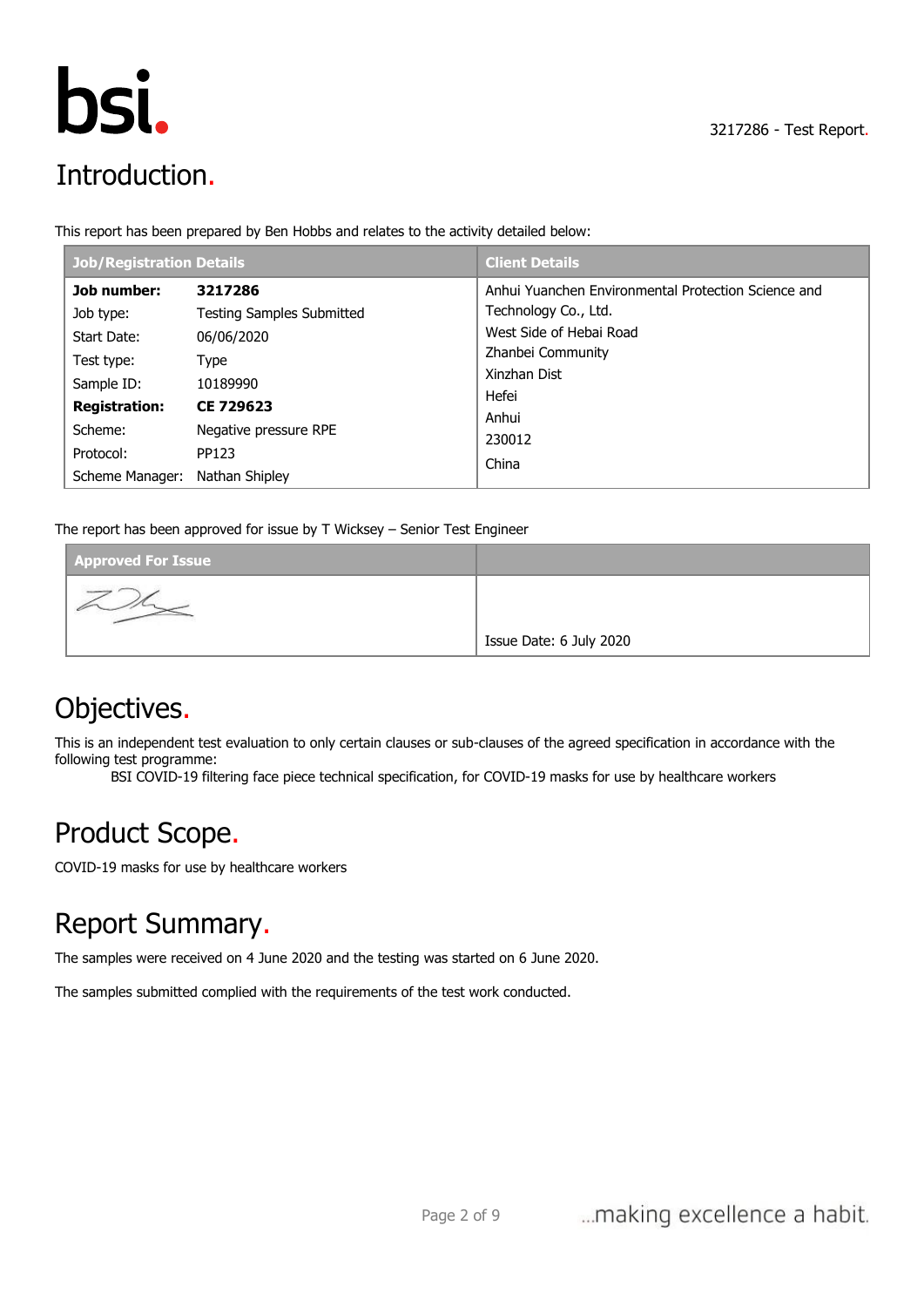

3217286 - Test Report.

## Test Samples.

|         | Sample ID ER Number Description |                 |
|---------|---------------------------------|-----------------|
| 1 to 19 | 10189990                        | Model: YCPM95P2 |

## Description of Test Samples.

| <b>Sample Description</b>                     |  |  |  |  |
|-----------------------------------------------|--|--|--|--|
| COVID-19 masks for use by healthcare workers: |  |  |  |  |
| Model: YCPM95P2                               |  |  |  |  |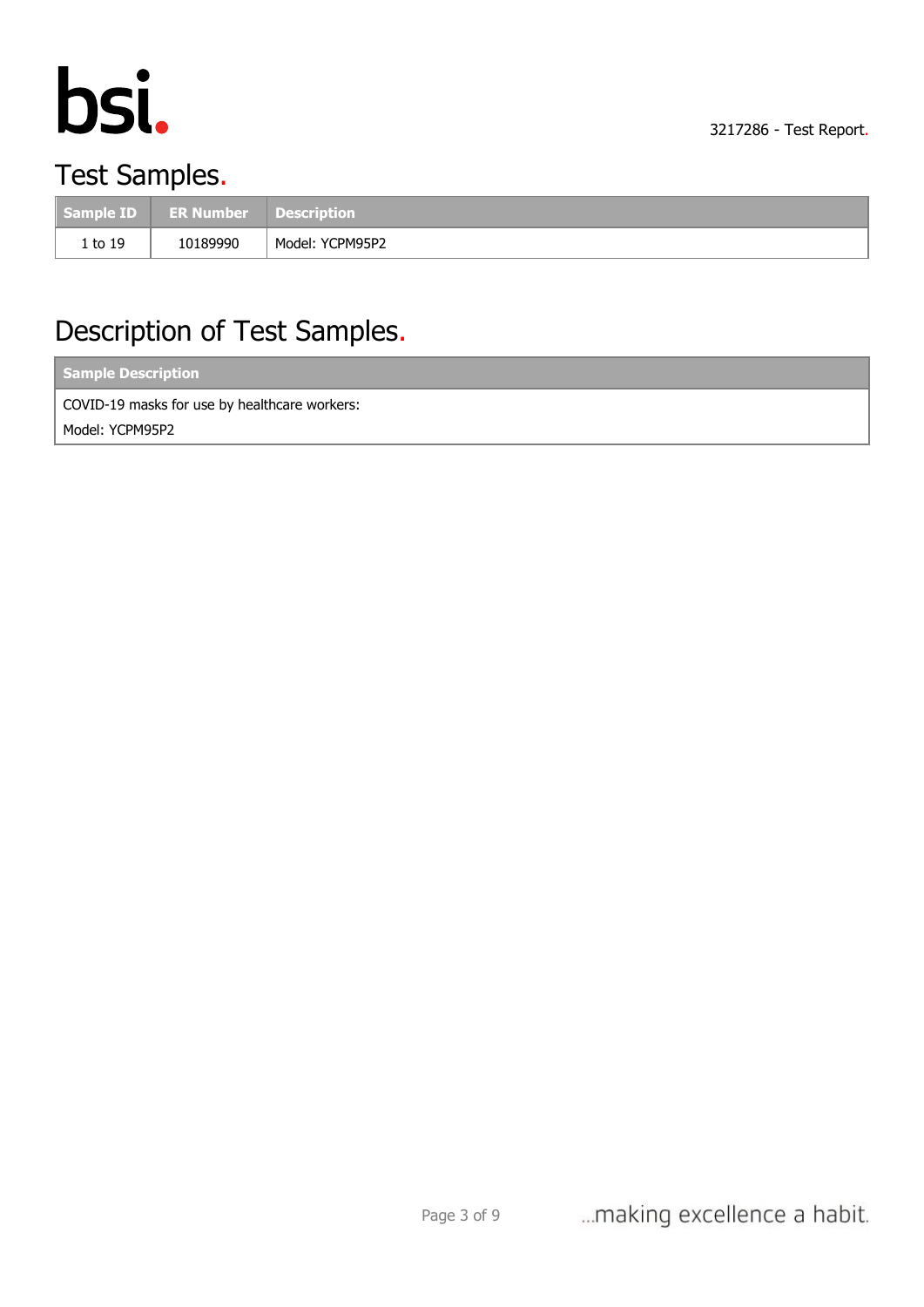

## Test Requirements.

#### **Testing in accordance with BSI COVID-19 filtering face piece technical specification**

Technical testing specification for COVID-19 masks for use by healthcare workers

| EN 149:2001+A1:2009                                                                                                                                                                                                                                                                                                                                                                                                                                                                                                                                                                                                                   | EN 149:2001+A1:2009                              | <b>Requirement</b>                                                                                                                                                                                                                                                                                                          | <b>Assessment</b> |
|---------------------------------------------------------------------------------------------------------------------------------------------------------------------------------------------------------------------------------------------------------------------------------------------------------------------------------------------------------------------------------------------------------------------------------------------------------------------------------------------------------------------------------------------------------------------------------------------------------------------------------------|--------------------------------------------------|-----------------------------------------------------------------------------------------------------------------------------------------------------------------------------------------------------------------------------------------------------------------------------------------------------------------------------|-------------------|
| <b>Performance requirement</b>                                                                                                                                                                                                                                                                                                                                                                                                                                                                                                                                                                                                        | <b>Test method clause</b>                        |                                                                                                                                                                                                                                                                                                                             |                   |
| 7.7 Practical performance<br>The particle filtering half mask shall<br>undergo practical performance tests<br>under realistic conditions.<br>These general tests serve the<br>purpose of checking the equipment<br>for imperfections that cannot be<br>determined by the tests described<br>elsewhere in this standard.<br>Where practical performance tests<br>show the apparatus has<br>imperfections related to wearer's<br>acceptance, the test house shall<br>provide full details of those parts of<br>the practical performance tests<br>which revealed these imperfections.<br>2 test subjects, masks tested 'As<br>received' | Testing shall be done in<br>accordance with 8.4. | During the tests the particle filtering<br>half mask shall be subjectively<br>assessed by the wearer and after the<br>test, comments on the following shall<br>be recorded:<br>a) head harness comfort;<br>b) security of fastenings;<br>c) field of vision;<br>d) any other comments reported by<br>the wearer on request. | Pass              |
| 7.9 Leakage<br>7.9.1 Total inward leakage<br>5 test subjects, masks tested 'As<br>received'                                                                                                                                                                                                                                                                                                                                                                                                                                                                                                                                           | Testing shall be done in<br>accordance with 8.5. | All samples must achieve<br>All individual exercise results tests<br>shall be not greater than 11 % (for<br>FFP2)<br>and, in addition, all arithmetic means<br>for the total inward leakage shall be<br>not greater than 8 % (for FFP2)                                                                                     | Pass              |
| 7.9 Leakage<br>7.9.2 Penetration of filter<br>material<br>3 test samples masks tested 'As<br>received', for NaCl (Sodium<br>Chloride) and PO (Paraffin oil),<br>3min test                                                                                                                                                                                                                                                                                                                                                                                                                                                             | Testing shall be done in<br>accordance with 8.11 | 6% for both PO and NaCl                                                                                                                                                                                                                                                                                                     | Pass              |
| 7.12 Carbon dioxide content of<br>the inhalation air<br>3 test samples, masks tested 'As<br>received'                                                                                                                                                                                                                                                                                                                                                                                                                                                                                                                                 | Testing shall be done in<br>accordance with 8.7. | The carbon dioxide content of the<br>inhalation air (dead space) shall not<br>exceed an average of 1,0 % (by<br>volume).                                                                                                                                                                                                    | Pass              |
| 7.16 Breathing resistance<br>3 test samples, masks tested 'As<br>received'                                                                                                                                                                                                                                                                                                                                                                                                                                                                                                                                                            | Testing shall be done in<br>accordance with 8.9  | The breathing resistances shall meet<br>the requirements of;<br>30l/min - 0.7mbar (inhale)<br>95l/min - 2.4mbar (inhale)<br>$160$ l/min - 3.0mbar (exhale)                                                                                                                                                                  | Pass              |
| <b>Appendix A - Test Panel Data</b>                                                                                                                                                                                                                                                                                                                                                                                                                                                                                                                                                                                                   |                                                  |                                                                                                                                                                                                                                                                                                                             |                   |
| <b>Product Photographs</b>                                                                                                                                                                                                                                                                                                                                                                                                                                                                                                                                                                                                            |                                                  |                                                                                                                                                                                                                                                                                                                             |                   |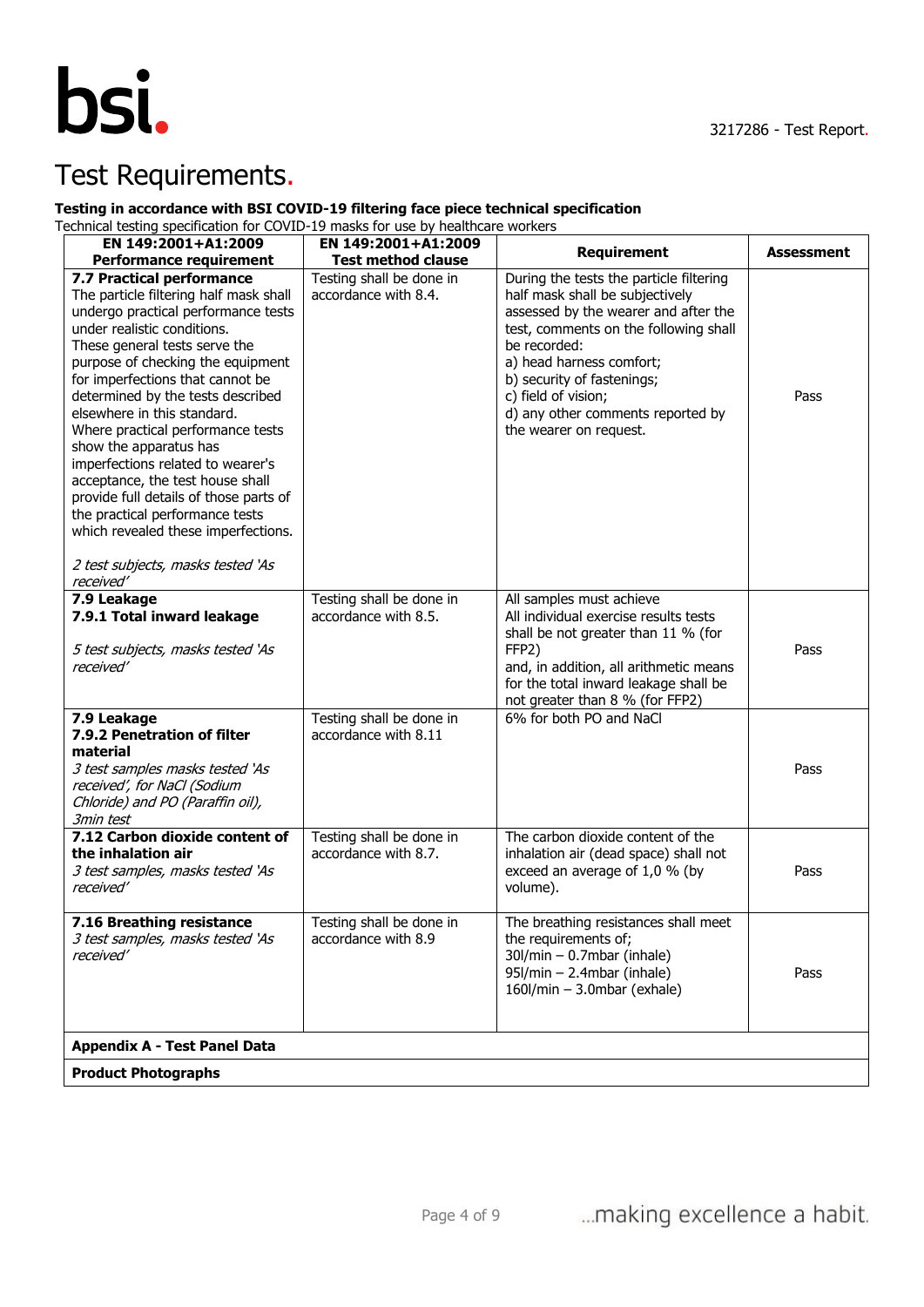3217286 - Test Report.



## Glossary of Terms.

Pass: Complies. Tested by BSI engineers at BSI laboratories Pass 1: Complies. Witnessed by BSI engineers in manufacturers laboratory. Pass 2: Complies. Tests carried out by third party lab; results accepted by BSI. Pass\*: Report resulted in uncertainty and states that Compliance is more probable than non-compliance. Fail: Non-compliance. Product does not meet the requirements of this clause. Fail\*: Report resulted in uncertainty and states that Non-compliance is more probable than compliance. N/T: Not Tested N/A: Not Applicable AR: As Received TC: Temperature Conditioned SW: Simulated Wear FT: Flow Tested MS: Mechanical strength MMDF: Manufactures Minimum Design Flow MMDC: Manufactures Minimum Design Condition

## Conditions of Issue.

This Test Report is issued subject to the conditions stated in current issue of 'BSI Terms of Service'. The results contained herein apply only to the particular sample(s) tested and to the specific tests carried out, as detailed in this Test Report. The issuing of this Test Report does not indicate any measure of Approval, Certification, Supervision, Control or Surveillance by BSI of any product. No extract, abridgement or abstraction from a Test Report may be published or used to advertise a product without the written consent of BSI, who reserve the absolute right to agree or reject all or any of the details of any items or publicity for which consent may be sought.

Should you wish to speak with BSI in relation to this report, please contact Customer Services on +44 (0)8450 80 9000.

**BSI** Kitemark House Maylands Avenue Hemel Hempstead Hertfordshire HP2 4SQ



Opinions and Interpretations expressed herein are outside the scope of our UKAS accreditation. Unless otherwise stated, any results not obtained from testing in a BSI laboratory are outside the scope of our UKAS accreditation.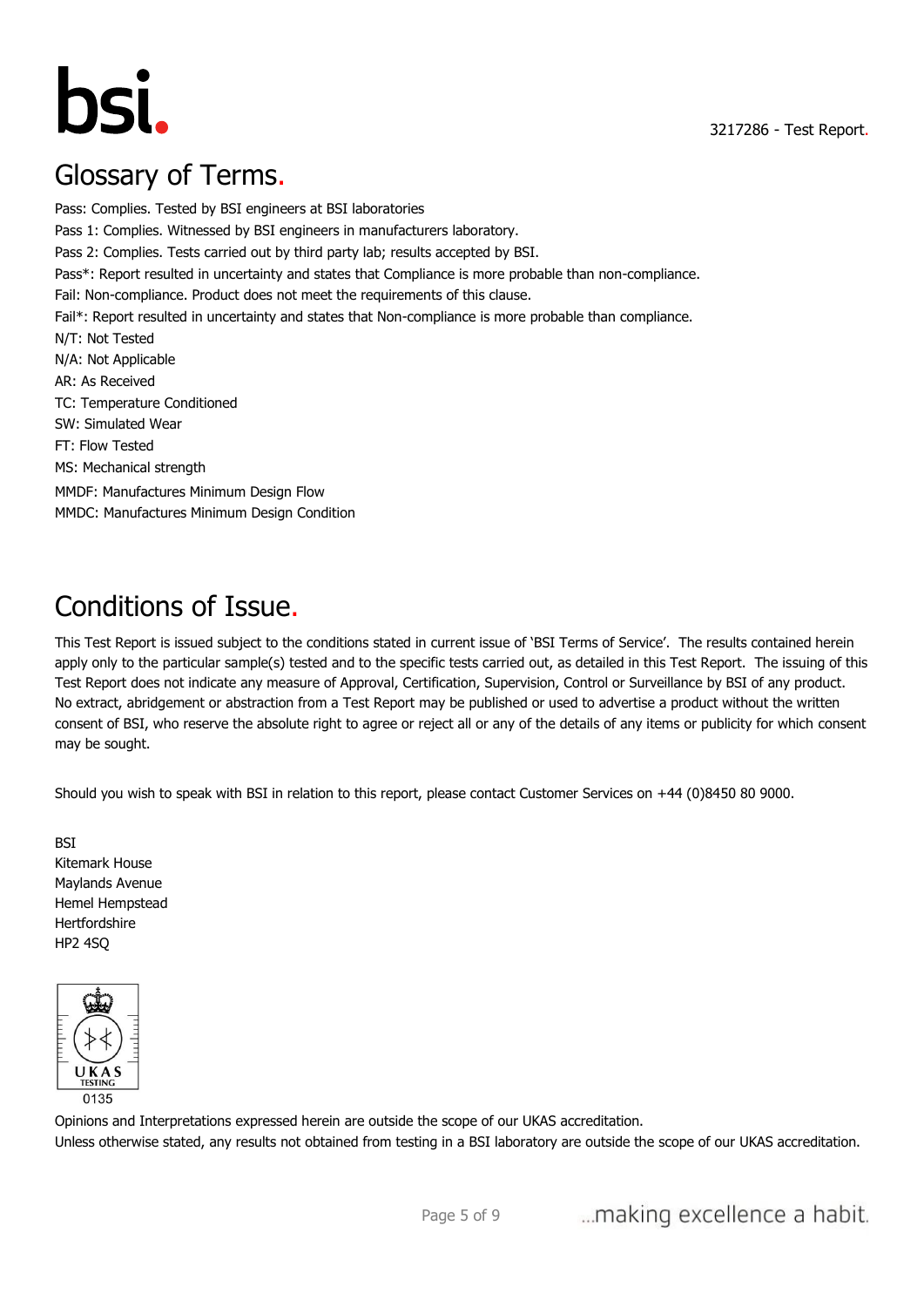# **bsi.**

Pass

### Test Results.

#### **Testing in accordance with BSI COVID-19 filtering face piece technical specification**

BS EN 149:2001 +A1:2009 Technical testing specification for COVID-19 masks for use by healthcare workers

| <b>CLAUSE</b> | <b>REQUIREMENTS</b>                                                                                                                                                                                                                                                                                    | <b>ASSESSMENT</b> |
|---------------|--------------------------------------------------------------------------------------------------------------------------------------------------------------------------------------------------------------------------------------------------------------------------------------------------------|-------------------|
| 7.7           | <b>Practical performance</b>                                                                                                                                                                                                                                                                           |                   |
|               | The particle filtering half mask shall undergo practical performance tests under realistic<br>conditions. These general tests serve the purpose of checking the equipment for<br>imperfections that cannot be determined by the tests described elsewhere in this standard.                            |                   |
|               | Where practical performance tests show the apparatus has imperfections related to<br>wearer's acceptance, the test house shall provide full details of those parts of the practical<br>performance tests which revealed these imperfections.                                                           |                   |
|               | Test in accordance with clause 8.4 of the standard.                                                                                                                                                                                                                                                    | Pass              |
|               | Testing in accordance with BSI COVID-19 filtering face piece technical<br>specification, for masks for use by healthcare workers<br>During the tests the particle filtering half mask shall be subjectively assessed by the wearer<br>and after the test, comments on the following shall be recorded: |                   |

a) head harness comfort; b) security of fastenings; c) field of vision; d) any other comments reported by the wearer on request.

|                   |        | Comments                |                           |                                       |      |            |  |
|-------------------|--------|-------------------------|---------------------------|---------------------------------------|------|------------|--|
| Test<br>candidate | Sample | Head harness<br>comfort | Security of<br>fastenings | Field of vision<br>Any other comments |      | Assessment |  |
| JS2               | l ar   | ОΚ                      | ОК                        | ОΚ                                    | None | Pass       |  |
| JS3               | 2 AR   | ОK                      | ОK                        | ОК                                    | None | Pass       |  |

#### **7.9 Leakage**

**Table A:** Practical performance

7.9.1 Total inward leakage

The laboratory tests shall indicate that the particle filtering half mask can be used by the wearer to protect with high probability against the potential hazard to be expected.

The total inward leakage consists of three components: face seal leakage, exhalation valve leakage (if exhalation valve fitted) and filter penetration.

Test in accordance with clause 8.5 of the standard.

**Testing in accordance with BSI COVID-19 filtering face piece technical specification, for masks for use by healthcare workers**

5 test subjects, masks tested 'As received'. All individual exercise results tests shall be not greater than 11 % (for FFP2) and, in addition, all arithmetic means for the total inward leakage shall be not greater than 8 % (for FFP2).

|                 |                |           | Inward Leakage (%) |              |                                                  |                        |         |         |            |
|-----------------|----------------|-----------|--------------------|--------------|--------------------------------------------------|------------------------|---------|---------|------------|
| <b>Test</b>     |                | Pre test  | A                  | B            |                                                  | D                      | Ε       |         |            |
| candidate       | Sample         | condition | Walking            | Walking with | Walking with<br>head side to side head up & down | Walking and<br>talking | Walking | Average | Assessment |
| LM <sub>2</sub> | 3              | AR        | 0.2534             | 0.3230       | 0.4952                                           | 1.4604                 | 0.1498  | 0.5346  | Pass       |
| SC <sub>1</sub> | $\overline{4}$ | <b>AR</b> | 9.7092             | 8.9414       | 8.1397                                           | 1.9764                 | 5.4107  | 6.8355  | Pass       |
| GR1             | 5              | <b>AR</b> | 0.7018             | 0.4588       | 0.7433                                           | 0.7513                 | 0.4312  | 0.6173  | Pass       |
| BH <sub>1</sub> | 6              | <b>AR</b> | 2.7508             | 2.7612       | 3.8794                                           | 2.2428                 | 3.0795  | 2.9427  | Pass       |
| CB <sub>1</sub> |                | <b>AR</b> | 2.7918             | 3.2078       | 3.0687                                           | 3.2092                 | 3.0751  | 3.0705  | Pass       |

**Table B:** Clause 7.9.1 - Total inward leakage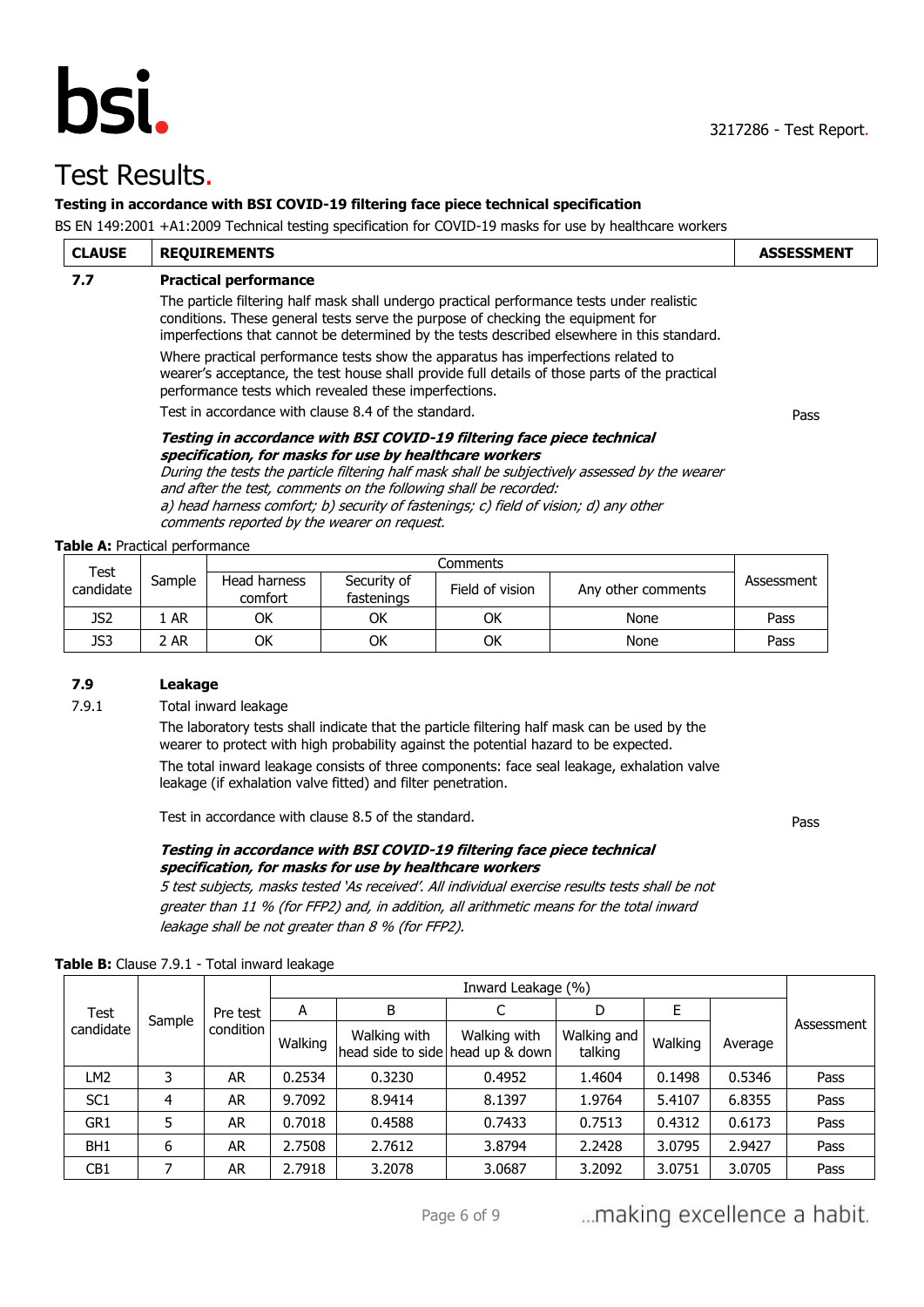

## Test Results. (Continued)

#### **CLAUSE REQUIREMENTS ASSESSMENT**

#### 7.9.2 Penetration of filter material

#### **Testing in accordance with BSI COVID-19 filtering face piece technical specification, for masks for use by healthcare workers**

3 test samples masks tested 'As received', for NaCl (Sodium Chloride) and PO (Paraffin oil), 3 min test. Testing shall be done in accordance with 8.11. 6% limit for both PO and NaCl

**Table C:** Clause 8.11 - Sodium Chloride penetration test

| Sample | Pre-test  |                             |          | Penetration (%) |
|--------|-----------|-----------------------------|----------|-----------------|
| number | condition | Flow through filter (I/min) | Limit    | Actual          |
|        | AR.       |                             |          | 0.4663          |
|        | AR        | 95                          | $\leq 6$ | 0.4492          |
| 10     | AR        |                             |          | 0.4734          |

**Table D:** Clause 8.11 - Paraffin oil penetration test

| Sample | Pre-test  | Flow through filter (I/min) |       | Penetration (%) |
|--------|-----------|-----------------------------|-------|-----------------|
| number | condition |                             | Limit | Actual          |
| 11     | AR        |                             |       | 1.4120          |
| 12     | AR        | 95                          | < 6   | 1.6895          |
| 13     | AR        |                             |       | 2.7825          |

#### **7.12 Carbon dioxide content of inhalation air**

The carbon dioxide content of the inhalation air (dead space) shall not exceed an average of 1.0% (by volume).

Test in accordance with clause 8.7 of the standard.

#### **Table E:** Clause 8.7 - Carbon Dioxide content of the inhalation air

|        | Pre-test condition | Dead space $CO2$ (%) |          |
|--------|--------------------|----------------------|----------|
| Sample |                    | Limit                | Measured |
| 14     | AR                 |                      | 0.59     |
| 15     | AR                 | ~< 1.0               | 0.59     |
| 16     | AR                 |                      | 0.59     |

Pass

Pass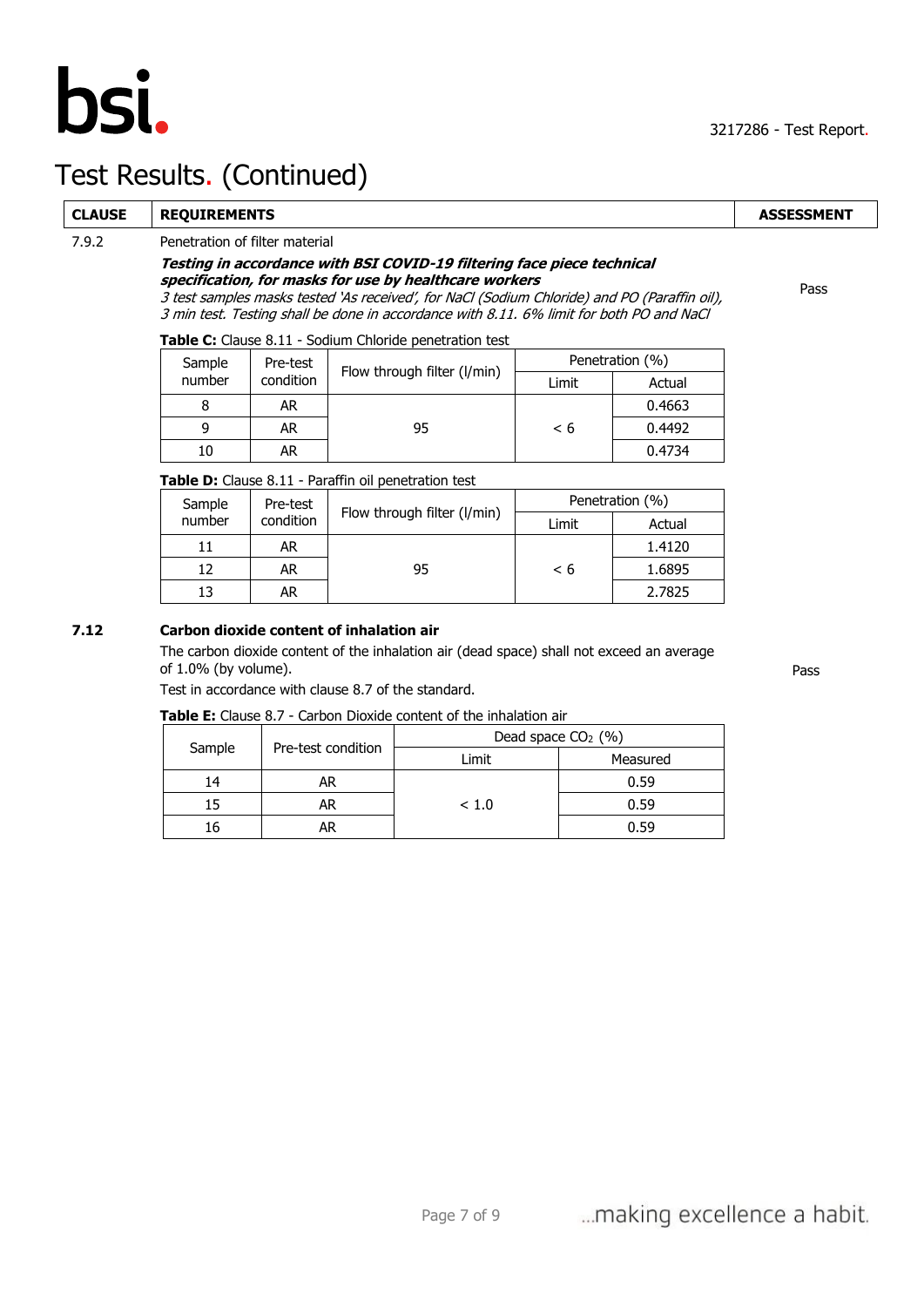

## Test Results. (Continued)

#### **CLAUSE REQUIREMENTS ASSESSMENT**

#### **7.16 Breathing resistance**

#### **Testing in accordance with BSI COVID-19 filtering face piece technical specification, for masks for use by healthcare workers**

3 test samples masks tested 'As received'. Test in accordance with clause 8.9 of the standard.

The breathing resistances shall meet the requirements of FFP2; 30l/min – 0.7mbar (inhale), 95l/min – 2.4mbar (inhale), 160l/min – 3.0mbar (exhale)

Pass

|  | Table F: Clause 8.9 - Breathing resistance. Inhalation resistance at a continuous flow |
|--|----------------------------------------------------------------------------------------|
|--|----------------------------------------------------------------------------------------|

| Sample | Pre-test<br>condition | Continuous flow | Inhalation resistance (mbar) |          |  |
|--------|-----------------------|-----------------|------------------------------|----------|--|
|        |                       | (1/min)         | Limit                        | Measured |  |
| 17     | <b>AR</b>             |                 | ~< 0.7                       | 0.33     |  |
| 18     | AR.                   | 30              |                              | 0.31     |  |
| 19     | AR.                   |                 |                              | 0.33     |  |
| 17     | <b>AR</b>             |                 | < 2.4                        | 1.14     |  |
| 18     | AR.                   | 95              |                              | 1.10     |  |
| 19     | AR.                   |                 |                              | 1.16     |  |

#### **Table G:** Clause 8.9 – Breathing resistance. Exhalation resistance at a continuous flow, measured in five orientations with the worst case reported

| Sample | Pre-test<br>condition | Continuous flow<br>(1/min) | Exhalation resistance (mbar) |          |  |
|--------|-----------------------|----------------------------|------------------------------|----------|--|
|        |                       |                            | Limit                        | Measured |  |
|        | AR                    |                            | < 3.0                        | 2.06     |  |
| 18     | AR                    | 160                        |                              | 2.01     |  |
| 19     | AR                    |                            |                              | 1.97     |  |